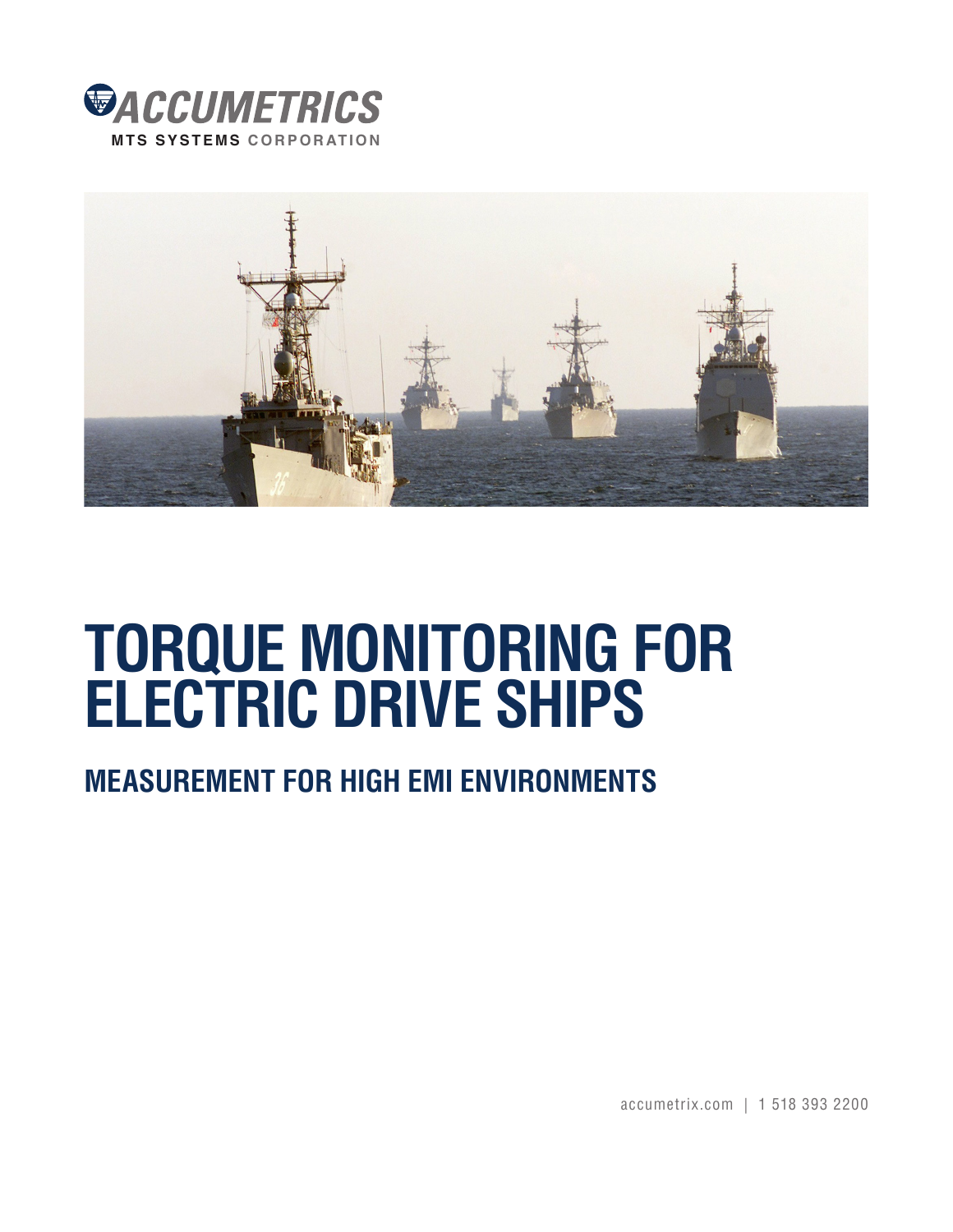## **Application: Torque Monitoring for Electric Drive Ships (in a high EMI environment)**

### **Wireless torque measurement for new designs of large ships**

**Industry:** Marine

**Product:** [AT-4400](http://www.accumetrix.com/SingleChannelTelemetry/AT4400) 

#### **Parameters measured:** Torque

When a government laboratory needed to monitor torque in the presence of high EMI from variable speed drive circuitry, they found that their legacy FM telemetry systems were not able to reliably transfer data. In searching for an alternative, they found Accumetrics' website, and recognized that digital telemetry would be a likely solution. The AT-4400 was identified as a unit of choice. The needs for the system were:

- No dropouts (gaps in data) or distortion due to EMI interference
- Long term operation (no batteries)
- High resolution

A demonstrator AT-4400 was tested in an EMI susceptibility chamber and found to far surpass the older existing telemetry systems' EMI capability during swept frequency testing. An AT-4400 system was obtained for a large drive shaft and has been shown to be capable of withstanding modern ship operating requirements as seen in DD(X) and other high power/ highly noise prone AC drive designs.

The AT-4400 samples at 26,484 samples per second, and has outstanding accuracy, noise floor, and resolution (16 bit).

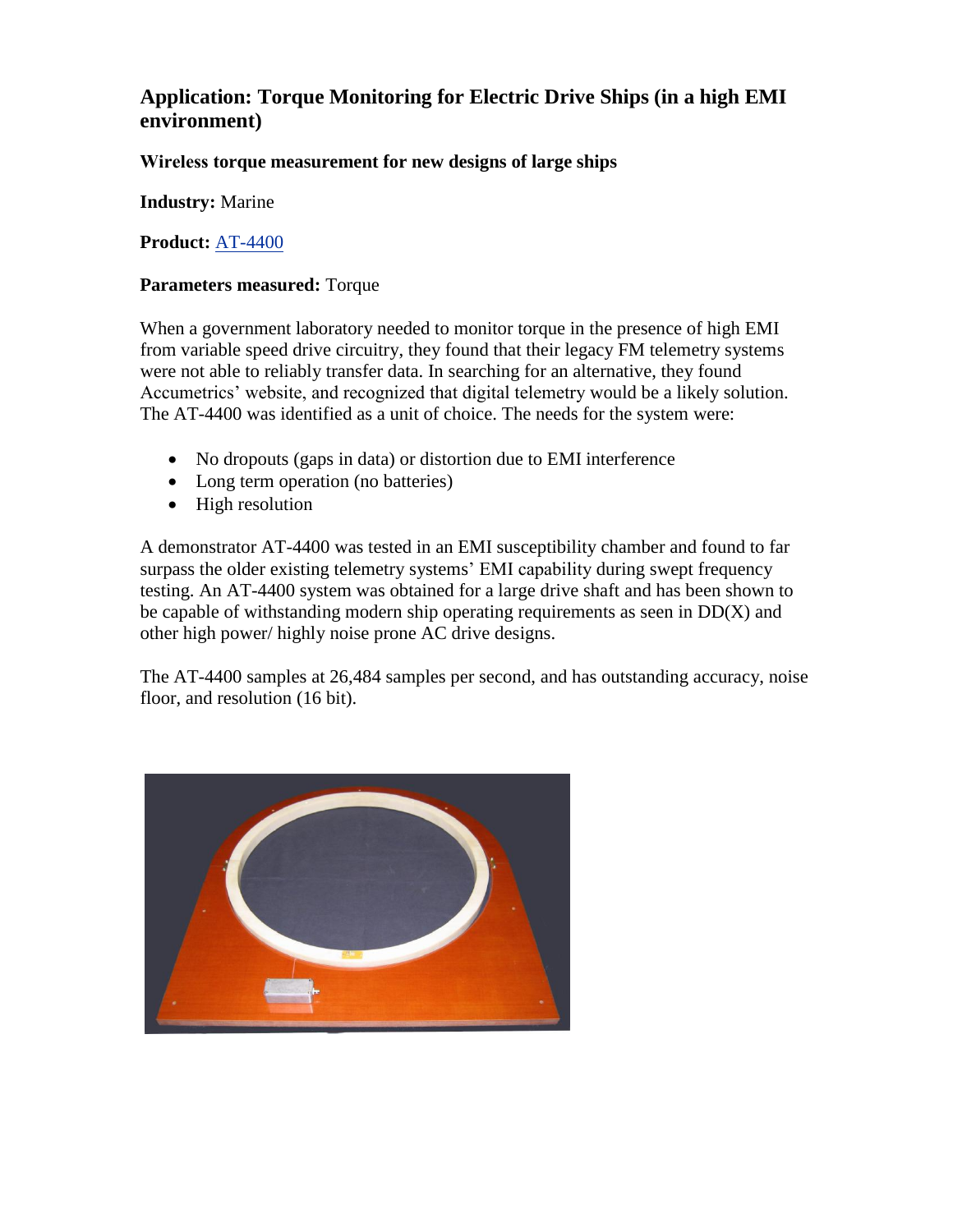

- The top picture shows a split clamp-collar glass laminate (G10) transmitter collar surrounded by a rigid phenolic pickup loop for induction power and data.
- The middle picture shows the front of the Receiver, with on-the-fly shunt calibration control (controlling a shunt resistor at the rotating transmitter).
- The bottom picture shows the AT-4400 Receiver rear view. The Receiver is the digital to analog  $0 +/- 10V$  output device. The open panel shows the fine adjust gain, offset, and symmetry controls, the coarse gain and offset controls, and the output signal filter control.